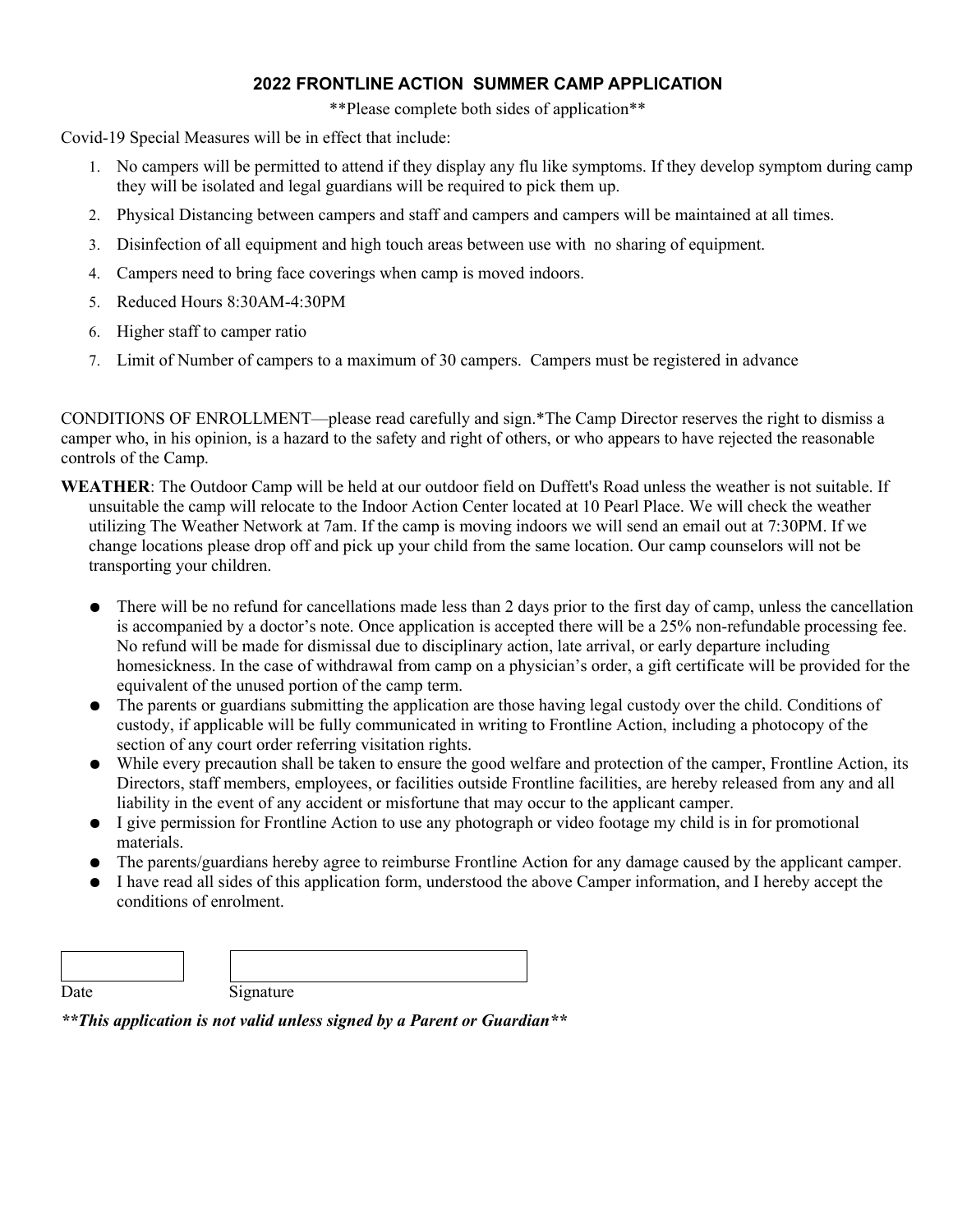# **CAMP OPTIONS**

- Daycamp (DC)-Monday to Friday. Camp runs 8:30am-4:30pm, Monday thru Friday. Campers may be dropped off as early as 8:30am and picked up no later than 500pm. There is an extra charge for early drop off and/or late pickup. This week-long adventure includes outdoor survival, hiking, and Low Impact Paintball/LaserTag/Battle Archery focused training and games. There is a high emphasis on outdoor experiences and physical pursuits. This will be a week you won't forget. Space is limited to 30 children only.
- Daily Camps (DC) Players can attend camp for just one day or selected days. Based on capacity limitations.
- $\bullet$   $\frac{1}{2}$  Day Camps (HD)- Expanding on successes from the last couple of years. The focus on paintball will be in the afternoon sessions. Individuals looking to focus on Paintball only may attend afternoon sessions only. Based on capacity limitations.

**The Outdoor Camp is geared towards ages 8 (a mature 7 year old may sometimes be acceptable) and up and combines Low Impact Paintball, Lasertag and Battle Archery as primary activities with survival and hiking experiences.**

| Week                            | Information                                                       |
|---------------------------------|-------------------------------------------------------------------|
| June 27-July 1, 2022<br>$\perp$ | 8:30am-4:30pm M-F 54 Duffett's Road or 10 Pearl Place (rain days) |
| July 4-8, 2022<br>$\perp$       | 8:30am-4:30pm M-F 54 Duffett's Road or 10 Pearl Place (rain days) |
| July 11-15 2022                 | 8:30am-4:30pm M-F 54 Duffett's Road or 10 Pearl Place (rain days) |
| July 18-22, 2022                | 8:30am-4:30pm M-F 54 Duffett's Road or 10 Pearl Place (rain days) |
| July 25-29, 2022<br>$\Box$      | 8:30am-4:30pm M-F 54 Duffett's Road or 10 Pearl Place (rain days) |
| August 1-5, 2022<br>$\perp$     | 8:30am-4:30pm M-F 54 Duffett's Road or 10 Pearl Place (rain days) |
| August 8-12, 2022               | 8:30am-4:30pm M-F 54 Duffett's Road or 10 Pearl Place (rain days) |
| $\Box$ August 15-19, 2022       | 8:30am-4:30pm M-F 54 Duffett's Road or 10 Pearl Place (rain days) |
| $\Box$ August 22-26,2022        | 8:30am-4:30pm M-F 54 Duffett's Road or 10 Pearl Place (rain days) |

**Our Bring along list is available on the Download section of our web page.**

## TOTAL NUMBER OF WEEKS

1 Week Option - \$195

2 week Option - \$370

3 week Option - \$525

Additional weeks  $$175$  each x # of extra weeks

1 day option \$60 each  $x \neq 0$  extra days

 $1/2$  day option \$40 each x # of extra days

Early Drop off  $(8am-8:30am)$   $(\$50/week$  or  $$15/Day)$ 

Late Pick Up  $(5:00 \text{pm-}5:30 \text{pm})$  \$50/week or \$15/Day)

Pizza and Drink Option  $(\$6.75$  per day)  $\$6.75$  X

|--|--|

HST (15%)………………………………..…

Prepaid Amount……..…………………..…..

Total Enclosed………………………….……



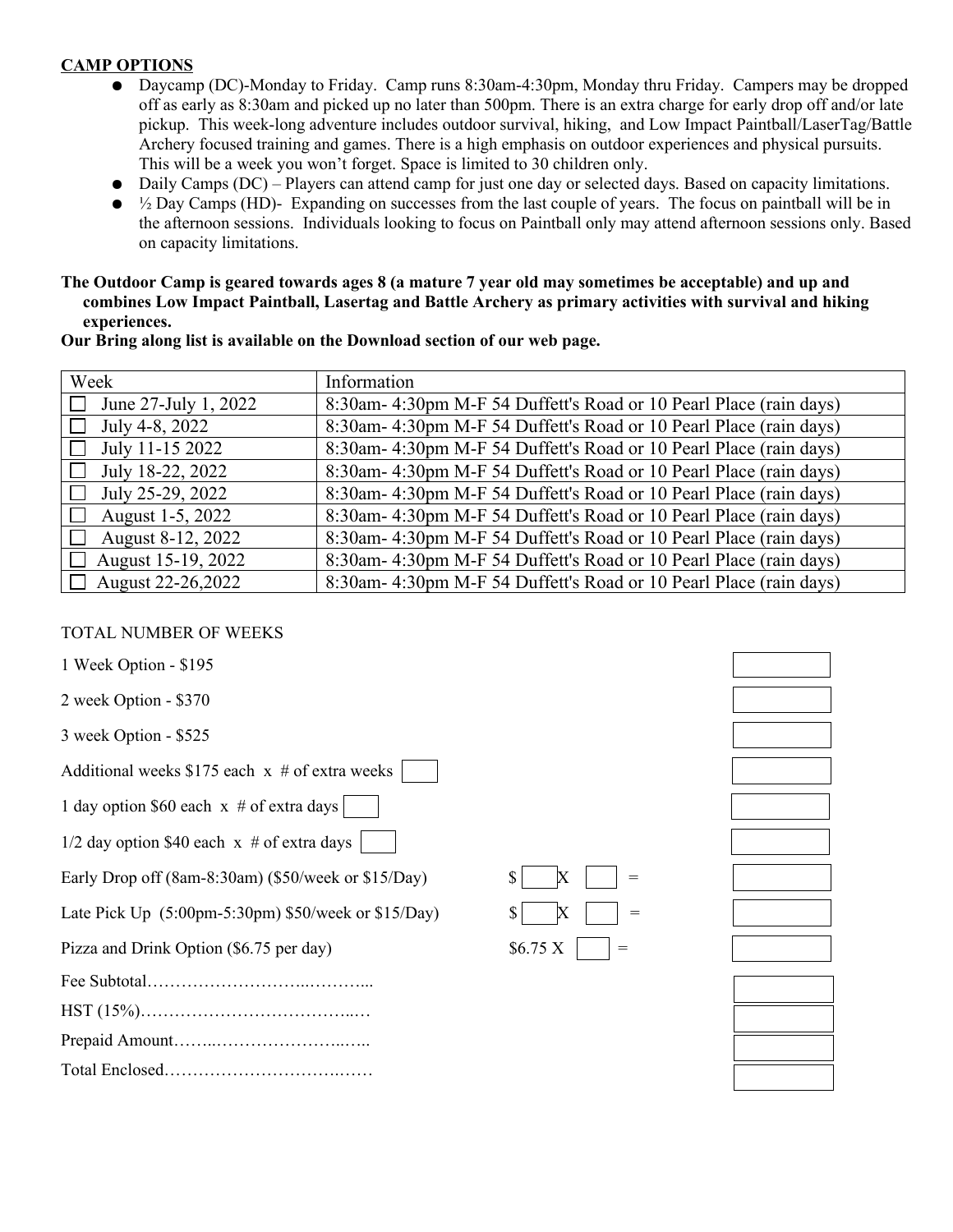### **Confirmation & Directions:**

Upon receiving your complete Registration Form and acceptance, we will send you a receipt, directions, and a list of what to bring to the camp, with arrival and departure times.

### **PAYMENT OPTIONS:**

Please email or mail your completed registration and payment to shop@frontlineaction.com or Frontline Action, 18 Perlin Street, St. John's, NL A1E4C1 or drop off to Frontline Action, 10 Pearl Place, St. John's

- 1. Full payment by Debit, Cash, Visa, Cheque or MasterCard ( you can call or drop in)
- 2. EMT to shop@frontlineaction.com no password required.
- 3. If paying by cheque, full payment, or a deposit of \$195.00 for each one week session and balance of fees by enclosed post dated cheque, dated no later than two days prior to camp start.

### **Our Contact Info:**

| Ph: (709) 747-4653 Fax: (709)364-9627 |                                                                      |
|---------------------------------------|----------------------------------------------------------------------|
|                                       | Email: $tdavis@frontlineaction.com$ Website: www.frontlineaction.com |

| <b>Camper Information</b>                                                                                            |
|----------------------------------------------------------------------------------------------------------------------|
| Camper's Name:<br>First<br>Surname                                                                                   |
| Address:<br>Town:<br>Prov:                                                                                           |
| Home Phone:<br>Postal Code:<br>Cell:                                                                                 |
| (Correspondence will be sent to this address)<br>1                                                                   |
| Gender: M F camper's Date of Birth:<br>Age at Camp:                                                                  |
| Month/ Day/ Year                                                                                                     |
| Email where correspondence can be sent:                                                                              |
| Where did you hear about our camps?<br>Attend camps before? Yes $\Box$ No $\Box$                                     |
| Child lives with: (cheque one) $\Box$ Both Parents $\Box$ Mother $\Box$ Father $\Box$ Guardian $\Box$ Foster Parents |
| <b>Parent's/Guardian Name and Business Phone Number:</b>                                                             |
| Parent/Guardian (Full Name):<br>Daytime Phone:                                                                       |
| Parent/Guardian (Full Name):<br>Daytime Phone:                                                                       |
|                                                                                                                      |
| Health Card Number:<br>Exp Date:                                                                                     |
| 2 <sup>nd</sup> Emergency Contact:<br>Relationship:                                                                  |
| Phone Number:                                                                                                        |

#### **\*\*Please complete all sections on application\*\***

We respect your privacy and never sell, rent, trade, or otherwise share personal information.

All personal information received by Frontline Action is handled with strict confidentiality for the purpose of enrolling your child in camp and follow-up.

**We strive to provide a positive experience for campers of all abilities through our fun activities and caring environment. Our programs are designed to entertain and challenge children and teens, giving them the camp experience of a lifetime! Please let Tom know immediately if you have any concerns. Cell phone: 709-746-3902.**